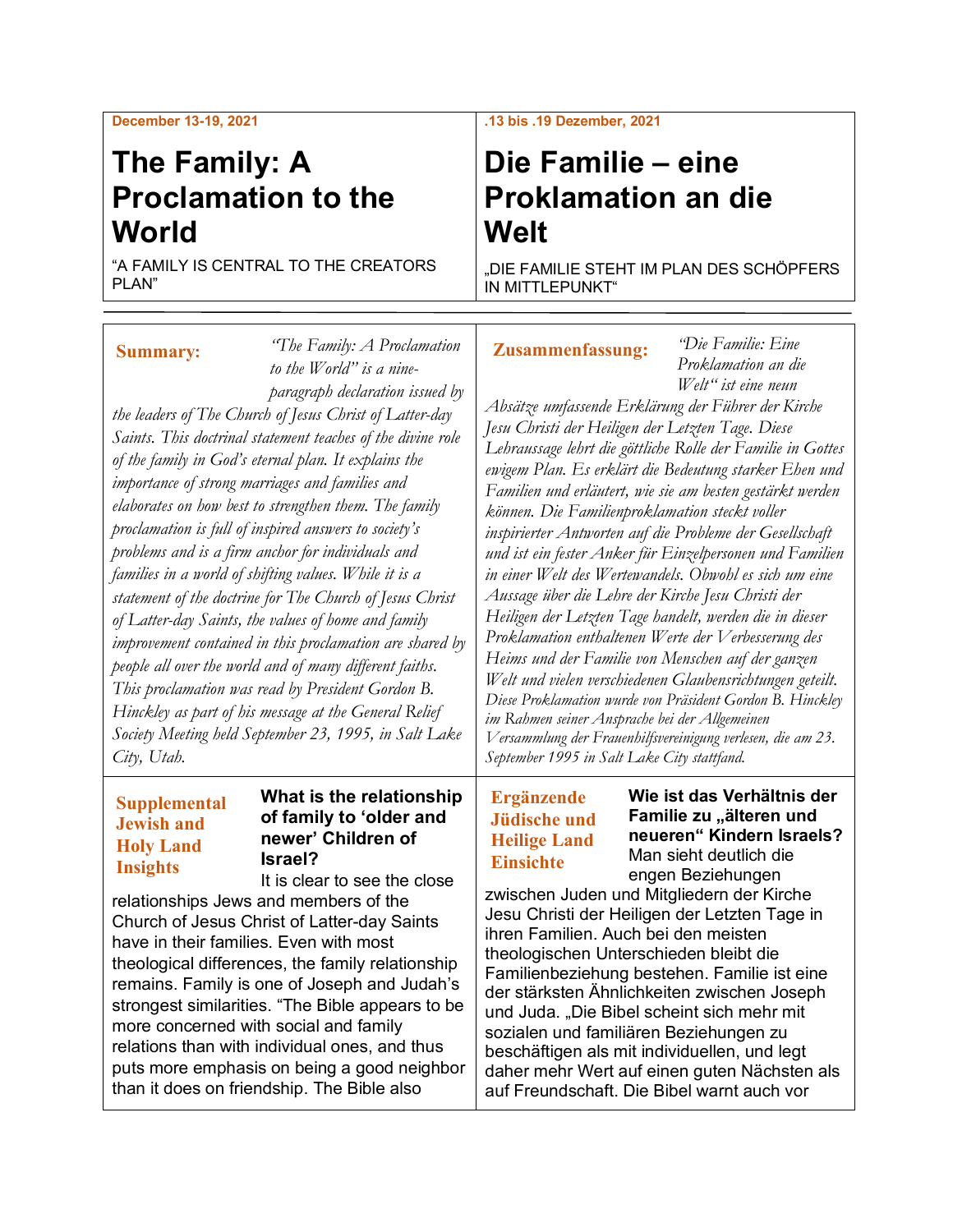warns against false friendship, saying that people might be attracted to a person solely because of his wealth, and not out of motives of respect. "Balaam's eyes opened . . . , he stood on a lofty summit overlooking the camp of the People of Israel in the plain below . . . Balaam blessed the nation, predicting its victory over Edom and Moab . . . Balaam, seeing Israel's tents arranged in such a way that each family was assured of its privacy, praised the nation he had come to curse, with the words: 'How goodly are thy tents, O Jacob, thy dwelling places, O Israel'!" (**Numbers 24:5) (Encyclopedia Judaica Jr.)**

### **What are some of the weekly family 'ceremonies' in a Jewish family?**

Let's look at Jewish culture as it applies to family, family leadership, children and their responsibilities and reverence for each other. One of the most consistent rituals includes, at the Sabbath's beginning, a weekly pouring of a bit of 'kosher wine,' juice (or 'living' water' if the others are not available), by the eldest male in the family. He will say a blessing, take a sip of the wine (*Kiddush*) and then each family member partakes thereafter. Another part of the Sabbath's beginning is to bless a piece of broken bread. Again, the eldest male partakes first and the rest of the family partakes thereafter (*Motzi*). "Responsibilities of a man, a woman and of children are stated in the scriptures, Talmudic and oral traditions. In many religious Jewish families, the father blesses his wife and children on a weekly basis. Women and children are to be cherished and blessed. They have different responsibilities, yet they should share an honorable status without preference." **(Encyclopedia Judaica Jr.)** Yet, as Judaism spread, and without the guidance of living prophets, some discrimination began to creep in.

falscher Freundschaft, indem sie sagt, dass Menschen sich nur wegen ihres Reichtums zu einer Person hingezogen fühlen und nicht aus Respekt. "Bileams Augen öffneten sich . . . Er stand auf einem hohen Gipfel mit Blick auf das Lager des Volkes Israel in der Ebene darunter.

. . Bileam segnete die Nation und sagte ihren Sieg über Edom und Moab voraus. . . Als Bileam sah, dass Israels Zelte so angeordnet waren, dass jeder Familie ihre Privatsphäre gewiss war, lobte er die Nation, die er verflucht hatte, mit den Worten: "Jakob, wie schön sind deine Zelte, wie schön deine Wohnstätten, Israel!" **(Numeri 24:5) (Encyclopedia Judaica Jr.)**

#### **Was sind einige der wöchentlichen Familienzeremonien in einer jüdischen Familie?**

Werfen wir einen Blick auf die jüdische Kultur in Bezug auf Familie, Familienführung, Kinder und ihre Verantwortung und Ehrfurcht voreinander. Zu den beständigsten Ritualen gehört zu Beginn des Sabbats das wöchentliche Einschenken von etwas "koscherem Wein", Saft (oder "lebendigem" Wasser"), (wenn die anderen Nicht verfügbar Sind) durch den elteren Mann der Familie. Er sagt einen Segen, nimmt einen Schluck Wein (*Kiddusch*) und nimmt danach jedes Familienmitglied teil. Ein weiterer Teil des Beginns des Sabbats besteht darin, ein Stück gebrochenes Brot zu Segnen. Auch hier nimmt der älteste Mann zuerst und der Rest der Familie teil (*Motzi*). "Die Verantwortlichkeiten eines Mannes, einer Frau und von Kindern sind in den heiligen Schriften, talmudischen und mündlichen Überlieferungen festgelegt. In vielen religiösen jüdischen Familien Segnet der Vater wöchentlich seine Frau und seine Kinder. Frauen und Kinder sollen geschätzt und gesegnet werden. Sie haben unterschiedliche Verantwortlichkeiten, aber sie sollten einen Ehrenvollen Status ohne Präferenz teilen." **(Enzyklopädia Judaica Jr.)** Doch mit der Verbreitung des Judentums und ohne die Führung lebender Propheten begann sich eine gewisse Diskriminierung einzuschleichen.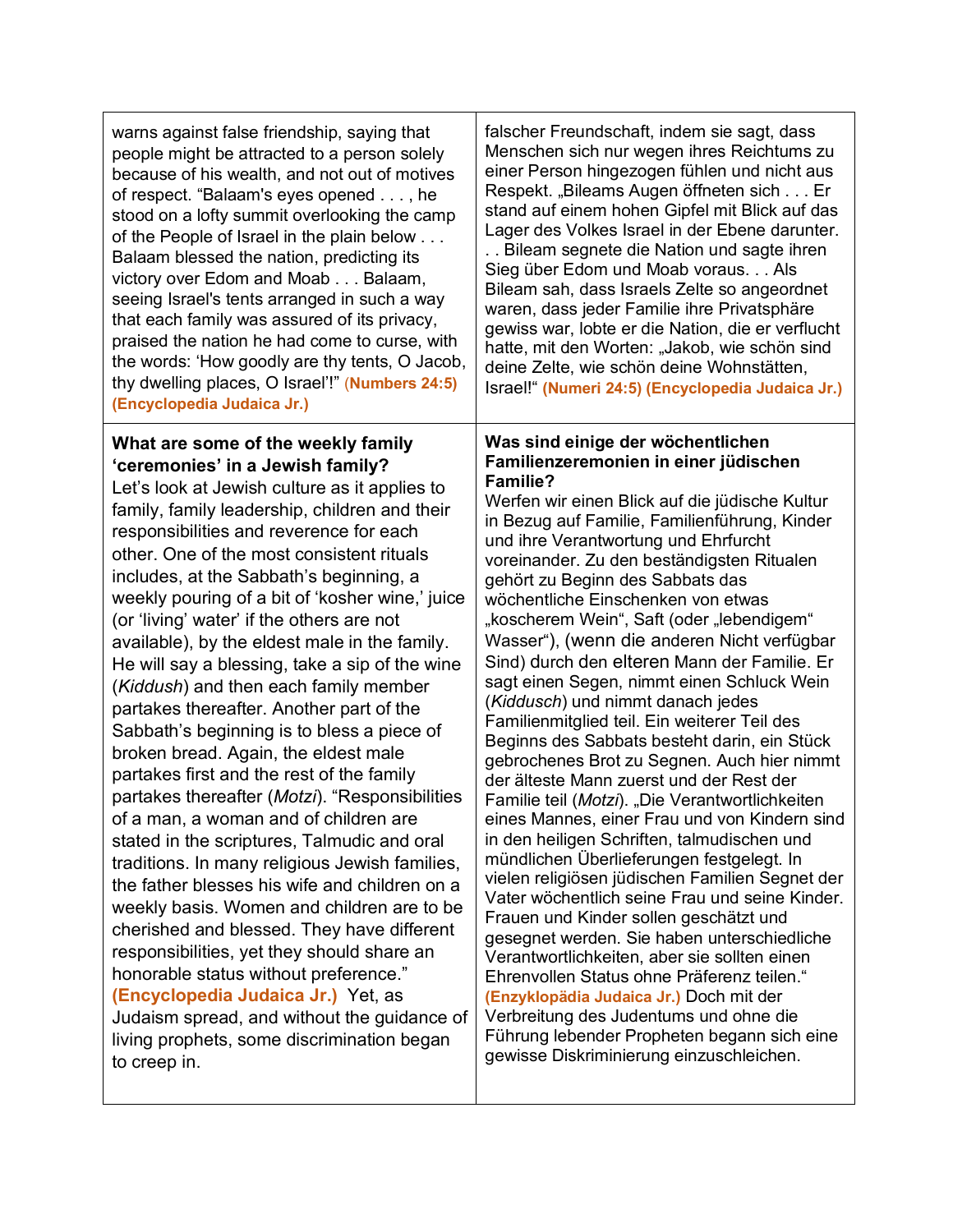## **How does family reflect our relationship with God?**

Jeremiah used the favorite image of an even earlier prophet, Hosea, comparing the relationship between God and Israel to that of husband and wife. Israel, in not keeping its responsibilities, deserted the true faith and had become like an unfaithful wife. Both husband and wife have a commitment to each other that should be like God's and Israel's dedication to one another. "'Lo, children are a heritage of the Lord; the fruit of the womb is a reward' **(Psalm 127:3)**. In Jewish tradition, the central purpose of marriage is to have children. Children are considered a great blessing; they are the hope and the promise of continuing life." **(Encyclopedia Judaica Jr.)**

#### **What is the woman's role in a Jewish family?**

The strong Jewish tradition about women places them on a lofty pedestal. "The woman's legal status, as defined in the Bible, is generally the same as that of man, as is her moral responsibility but certain laws do discriminate both for and against her. For example, special attention was paid to injury suffered by a pregnant woman, and the conditions applicable to a woman sold into slavery were far better than those of a male slave. The owner was expected to marry her himself or have one of his sons marry her and he had to treat her as a daughter-in-law." "It is said that a man without a wife lives without joy, blessing and good, and that a man should love his wife as himself and respect her more than himself. Women have greater faith than men and greater powers of discernment. The Torah, the greatest joy of the rabbis, is frequently pictured as a woman and is represented as God's daughter and Israel's bride." "Woman (Eve) was created primarily to serve man (Adam) as a helper, and throughout the Bible she is expected to be a good wife and mother. But in ages when many

#### **Wie spiegelt die Familie unsere Beziehung zu Gott wider?**

Jeremia benutzte das Lieblingsbild eines noch früheren Propheten, Hosea, und verglich die Beziehung zwischen Gott und Israel mit der von Mann und Frau. Israel, das seiner Verantwortung nicht nachkam, verließ den wahren Glauben und war wie eine untreue Ehefrau geworden. Sowohl der Ehemann als auch die Ehefrau haben eine Verpflichtung zueinander, die wie Gottes und Israels Hingabe aneinander sein sollte. "Kinder sind eine Gabe des Herrn, die Frucht des Leibes ist sein Geschenk" **(Psalm 127:3)**. In der jüdischen Tradition besteht der zentrale Zweck der Ehe darin, Kinder zu bekommen. Kinder gelten als großer Segen; sie sind die Hoffnung und die Verheißung des weiteren Lebens." **(Enzyklopädie Judaica Jr.)**

#### **Welche Rolle spielt die Frau in einer jüdischen Familie?**

Die starke jüdische Tradition über Frauen stellt sie auf ein hohes Podest. "Der rechtliche Status der Frau, wie er in der Bibel definiert ist, ist im Allgemeinen der gleiche wie der des Mannes, ebenso wie ihre moralische Verantwortung, aber bestimmte Gesetze diskriminieren sie sowohl für als auch gegen sie. So wurde beispielsweise den Verletzungen einer schwangeren Frau besondere Aufmerksamkeit geschenkt, und die Bedingungen für eine in die Sklaverei verkaufte Frau waren weitaus besser als die eines männlichen Sklaven. Vom Besitzer wurde erwartet, dass er sie selbst heiratet oder einen seiner Söhne heiraten lässt, und er musste sie wie eine Schwiegertochter behandeln." "Es wird gesagt, dass ein Mann ohne Frau ohne Freude, Segen und Gutes lebt, und dass ein Mann seine Frau wie sich selbst lieben und sie mehr als sich selbst respektieren sollte. Frauen haben einen größeren Glauben als Männer und ein größeres Urteilsvermögen. Die *Tora*, die größte Freude der Rabbiner, wird häufig als Frau dargestellt und als Tochter Gottes und Braut Israels dargestellt." "Die Frau (Eva) wurde in erster Linie geschaffen, um dem Mann (Adam) als Helferin zu dienen, und in der ganzen Bibel wird von ihr erwartet, dass sie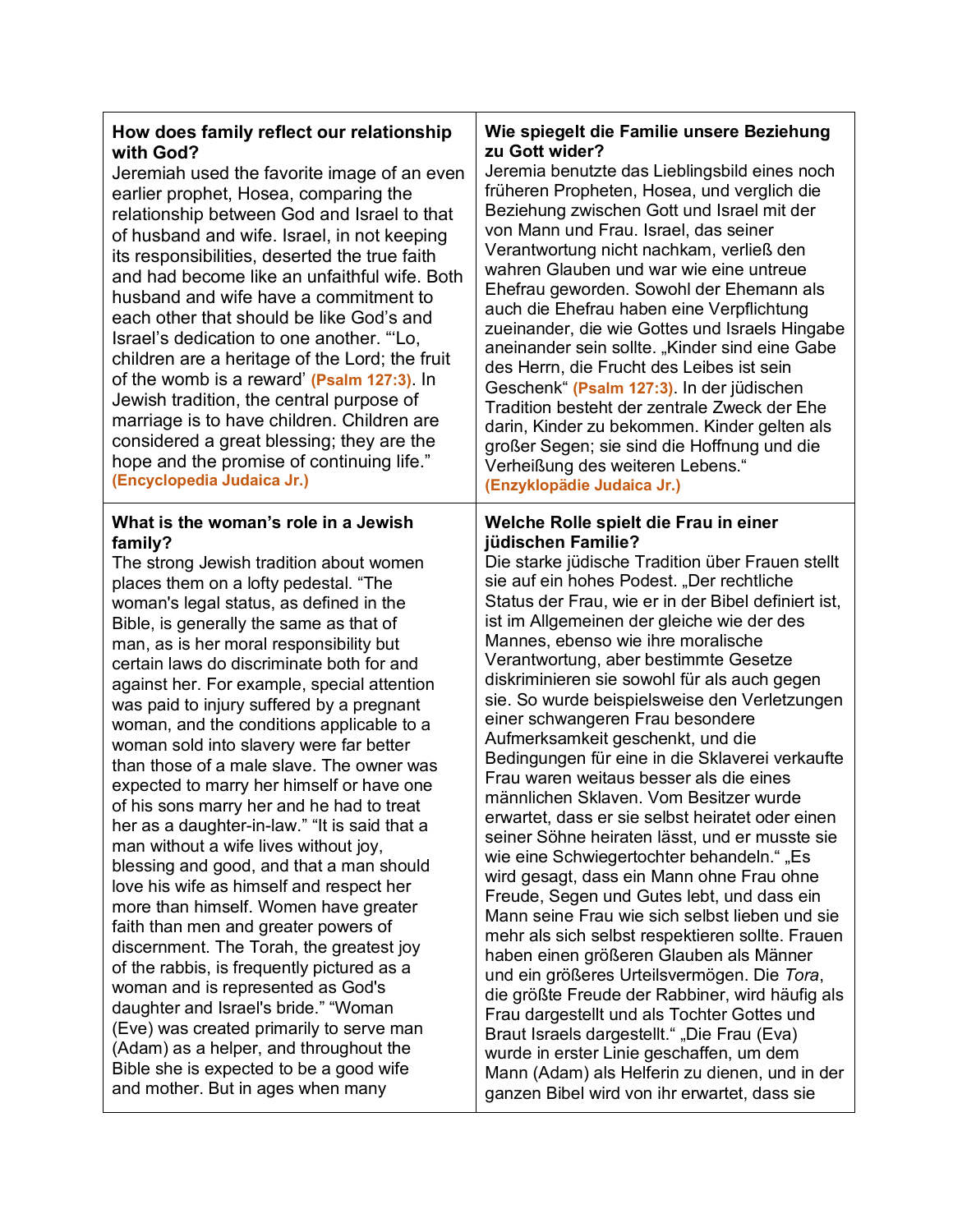| cultures regarded their women as mere                                                                                                                                                                                                                                                                                                                                                                                                                                                                                                                                                                                                                                                                                                                                                                                                                                                                                                                                                                                                                                                                                                                                                                                                                                                                                                                                                                                                                                                  | eine gute Ehefrau und Mutter ist. Aber in                                                                                                                                                                                                                                                                                                                                                                                                                                                                                                                                                                                                                                                                                                                                                                                                                                                                                                                                                                                                                                                                                                                                                                                                                                                                                                                                                                                                                                                                                                 |
|----------------------------------------------------------------------------------------------------------------------------------------------------------------------------------------------------------------------------------------------------------------------------------------------------------------------------------------------------------------------------------------------------------------------------------------------------------------------------------------------------------------------------------------------------------------------------------------------------------------------------------------------------------------------------------------------------------------------------------------------------------------------------------------------------------------------------------------------------------------------------------------------------------------------------------------------------------------------------------------------------------------------------------------------------------------------------------------------------------------------------------------------------------------------------------------------------------------------------------------------------------------------------------------------------------------------------------------------------------------------------------------------------------------------------------------------------------------------------------------|-------------------------------------------------------------------------------------------------------------------------------------------------------------------------------------------------------------------------------------------------------------------------------------------------------------------------------------------------------------------------------------------------------------------------------------------------------------------------------------------------------------------------------------------------------------------------------------------------------------------------------------------------------------------------------------------------------------------------------------------------------------------------------------------------------------------------------------------------------------------------------------------------------------------------------------------------------------------------------------------------------------------------------------------------------------------------------------------------------------------------------------------------------------------------------------------------------------------------------------------------------------------------------------------------------------------------------------------------------------------------------------------------------------------------------------------------------------------------------------------------------------------------------------------|
| chattels, the Jews did not disregard the                                                                                                                                                                                                                                                                                                                                                                                                                                                                                                                                                                                                                                                                                                                                                                                                                                                                                                                                                                                                                                                                                                                                                                                                                                                                                                                                                                                                                                               | Zeiten, in denen viele Kulturen ihre Frauen als                                                                                                                                                                                                                                                                                                                                                                                                                                                                                                                                                                                                                                                                                                                                                                                                                                                                                                                                                                                                                                                                                                                                                                                                                                                                                                                                                                                                                                                                                           |
| girl's wishes when a marriage arrangement                                                                                                                                                                                                                                                                                                                                                                                                                                                                                                                                                                                                                                                                                                                                                                                                                                                                                                                                                                                                                                                                                                                                                                                                                                                                                                                                                                                                                                              | bloßes Hab und Gut betrachteten, ignorierten                                                                                                                                                                                                                                                                                                                                                                                                                                                                                                                                                                                                                                                                                                                                                                                                                                                                                                                                                                                                                                                                                                                                                                                                                                                                                                                                                                                                                                                                                              |
| was made. Womanly traits, good and bad,                                                                                                                                                                                                                                                                                                                                                                                                                                                                                                                                                                                                                                                                                                                                                                                                                                                                                                                                                                                                                                                                                                                                                                                                                                                                                                                                                                                                                                                | die Juden den Wunsch des Mädchens nicht,                                                                                                                                                                                                                                                                                                                                                                                                                                                                                                                                                                                                                                                                                                                                                                                                                                                                                                                                                                                                                                                                                                                                                                                                                                                                                                                                                                                                                                                                                                  |
| were proverbial in the Bible. Foolishness,                                                                                                                                                                                                                                                                                                                                                                                                                                                                                                                                                                                                                                                                                                                                                                                                                                                                                                                                                                                                                                                                                                                                                                                                                                                                                                                                                                                                                                             | wenn eine Heiratsvereinbarung getroffen                                                                                                                                                                                                                                                                                                                                                                                                                                                                                                                                                                                                                                                                                                                                                                                                                                                                                                                                                                                                                                                                                                                                                                                                                                                                                                                                                                                                                                                                                                   |
| contentiousness, and indiscretion were                                                                                                                                                                                                                                                                                                                                                                                                                                                                                                                                                                                                                                                                                                                                                                                                                                                                                                                                                                                                                                                                                                                                                                                                                                                                                                                                                                                                                                                 | wurde. Weibliche Züge, gute und schlechte,                                                                                                                                                                                                                                                                                                                                                                                                                                                                                                                                                                                                                                                                                                                                                                                                                                                                                                                                                                                                                                                                                                                                                                                                                                                                                                                                                                                                                                                                                                |
| censured. On the other hand,                                                                                                                                                                                                                                                                                                                                                                                                                                                                                                                                                                                                                                                                                                                                                                                                                                                                                                                                                                                                                                                                                                                                                                                                                                                                                                                                                                                                                                                           | waren in der Bibel sprichwörtlich. Dummheit,                                                                                                                                                                                                                                                                                                                                                                                                                                                                                                                                                                                                                                                                                                                                                                                                                                                                                                                                                                                                                                                                                                                                                                                                                                                                                                                                                                                                                                                                                              |
| graciousness, industry, and generosity                                                                                                                                                                                                                                                                                                                                                                                                                                                                                                                                                                                                                                                                                                                                                                                                                                                                                                                                                                                                                                                                                                                                                                                                                                                                                                                                                                                                                                                 | Streitsucht und Indiskretion wurden getadelt.                                                                                                                                                                                                                                                                                                                                                                                                                                                                                                                                                                                                                                                                                                                                                                                                                                                                                                                                                                                                                                                                                                                                                                                                                                                                                                                                                                                                                                                                                             |
| were lauded, particularly in the paean of                                                                                                                                                                                                                                                                                                                                                                                                                                                                                                                                                                                                                                                                                                                                                                                                                                                                                                                                                                                                                                                                                                                                                                                                                                                                                                                                                                                                                                              | Auf der anderen Seite wurden Anmut, Fleiß                                                                                                                                                                                                                                                                                                                                                                                                                                                                                                                                                                                                                                                                                                                                                                                                                                                                                                                                                                                                                                                                                                                                                                                                                                                                                                                                                                                                                                                                                                 |
| praise to the woman in Proverbs, whose                                                                                                                                                                                                                                                                                                                                                                                                                                                                                                                                                                                                                                                                                                                                                                                                                                                                                                                                                                                                                                                                                                                                                                                                                                                                                                                                                                                                                                                 | und Großzügigkeit gelobt, insbesondere im                                                                                                                                                                                                                                                                                                                                                                                                                                                                                                                                                                                                                                                                                                                                                                                                                                                                                                                                                                                                                                                                                                                                                                                                                                                                                                                                                                                                                                                                                                 |
| beginning is usually translated as "A                                                                                                                                                                                                                                                                                                                                                                                                                                                                                                                                                                                                                                                                                                                                                                                                                                                                                                                                                                                                                                                                                                                                                                                                                                                                                                                                                                                                                                                  | Lobgesang auf die Frau in den Sprüchen,                                                                                                                                                                                                                                                                                                                                                                                                                                                                                                                                                                                                                                                                                                                                                                                                                                                                                                                                                                                                                                                                                                                                                                                                                                                                                                                                                                                                                                                                                                   |
| woman of valor who shall find, and her                                                                                                                                                                                                                                                                                                                                                                                                                                                                                                                                                                                                                                                                                                                                                                                                                                                                                                                                                                                                                                                                                                                                                                                                                                                                                                                                                                                                                                                 | deren Anfang normalerweise mit "Eine tapfere                                                                                                                                                                                                                                                                                                                                                                                                                                                                                                                                                                                                                                                                                                                                                                                                                                                                                                                                                                                                                                                                                                                                                                                                                                                                                                                                                                                                                                                                                              |
| worth is far above pearls." (Encyclopedia                                                                                                                                                                                                                                                                                                                                                                                                                                                                                                                                                                                                                                                                                                                                                                                                                                                                                                                                                                                                                                                                                                                                                                                                                                                                                                                                                                                                                                              | Frau, die finden wird, und ihr Wert ist weit über                                                                                                                                                                                                                                                                                                                                                                                                                                                                                                                                                                                                                                                                                                                                                                                                                                                                                                                                                                                                                                                                                                                                                                                                                                                                                                                                                                                                                                                                                         |
| Judaica Jr.)                                                                                                                                                                                                                                                                                                                                                                                                                                                                                                                                                                                                                                                                                                                                                                                                                                                                                                                                                                                                                                                                                                                                                                                                                                                                                                                                                                                                                                                                           | Perlen" übersetzt wird. (Enzyklopädie Judaica Jr.)                                                                                                                                                                                                                                                                                                                                                                                                                                                                                                                                                                                                                                                                                                                                                                                                                                                                                                                                                                                                                                                                                                                                                                                                                                                                                                                                                                                                                                                                                        |
| What secular and religious rights and<br>responsibilities do women have in Israel,<br>nowadays?<br>"In modern Israel, the Declaration of<br>Independence ensures complete equality<br>of political and social rights to all its<br>inhabitants, regardless of religion, race, or<br>sex, but the real Magna Carta of the Israeli<br>woman was the Women's Equal Rights<br>Law of 1951, giving women equal legal<br>status with men. The only field of law in<br>which there remains a degree of<br>discrimination against women is that of<br>personal status. Matters of marriage and<br>divorce come within the exclusive<br>jurisdiction of the religious courts and thus,<br>for example, a divorce must be given by<br>the husband to the wife. On the other<br>hand, in accordance with the halakhah<br>(Jewish law), children take the national<br>identity of their mother and not that of their<br>father." "The Talmud teaches that it is a<br>woman's duty to beautify herself so as to<br>appear pleasing to her husband. The<br>rabbis said: 'A woman beautifies herself by<br>powdering herself, by parting her hair and<br>leaving it loose over her shoulders, and by<br>applying rouge to her face.' Said Rav<br>Huna: 'Only the young ones do so, but not<br>the old ones.' Said Rav Hisda to him:<br>'Even your mother does so, even your<br>grandmother does so, and even a woman<br>on the verge of the grave.' Though the<br>talmudic attitude toward the use of | Welche säkularen und religiösen Rechte<br>und Pflichten haben Frauen heute in Israel?<br>"Im modernen Israel garantiert die<br>Unabhängigkeitserklärung allen Einwohnern,<br>unabhängig von Religion, Rasse oder<br>Geschlecht, die vollständige<br>Gleichberechtigung der politischen und<br>sozialen Rechte, aber die wahre Magna Carta<br>der israelischen Frau war das Gesetz über die<br>Gleichberechtigung der Frau von 1951, das<br>Frauen gleichen rechtlichen Status mit<br>Männern. Das einzige Rechtsgebiet, in dem<br>eine gewisse Diskriminierung von Frauen nach<br>wie vor besteht, ist der Personenstand. Ehe-<br>und Scheidungsangelegenheiten fallen in die<br>ausschließliche Zuständigkeit der<br>Religionsgerichte, so dass beispielsweise eine<br>Scheidung vom Ehemann an die Ehefrau<br>erfolgen muss. Andererseits nehmen Kinder<br>gemäß der Halachah (jüdischem Gesetz) die<br>nationale Identität ihrer Mutter an und nicht die<br>ihres Vaters." "Der Talmud lehrt, dass es die<br>Pflicht einer Frau ist, sich zu verschönern, um<br>ihrem Mann angenehm zu erscheinen. Die<br>Rabbiner sagten: "Eine Frau verschönert sich,<br>indem sie sich pudert, ihr Haar scheitelt und<br>über die Schultern legt und ihr Gesicht Rouge<br>aufträgt." Sagte Rav Huna: "Das tun nur die<br>Jungen, aber nicht die Alten." ." Sagte Rav<br>Hisda zu ihm: "Sogar deine Mutter tut es, sogar<br>deine Großmutter tut es und sogar eine Frau<br>am Rande des Grabes." Obwohl die<br>talmudische Einstellung gegenüber der |

l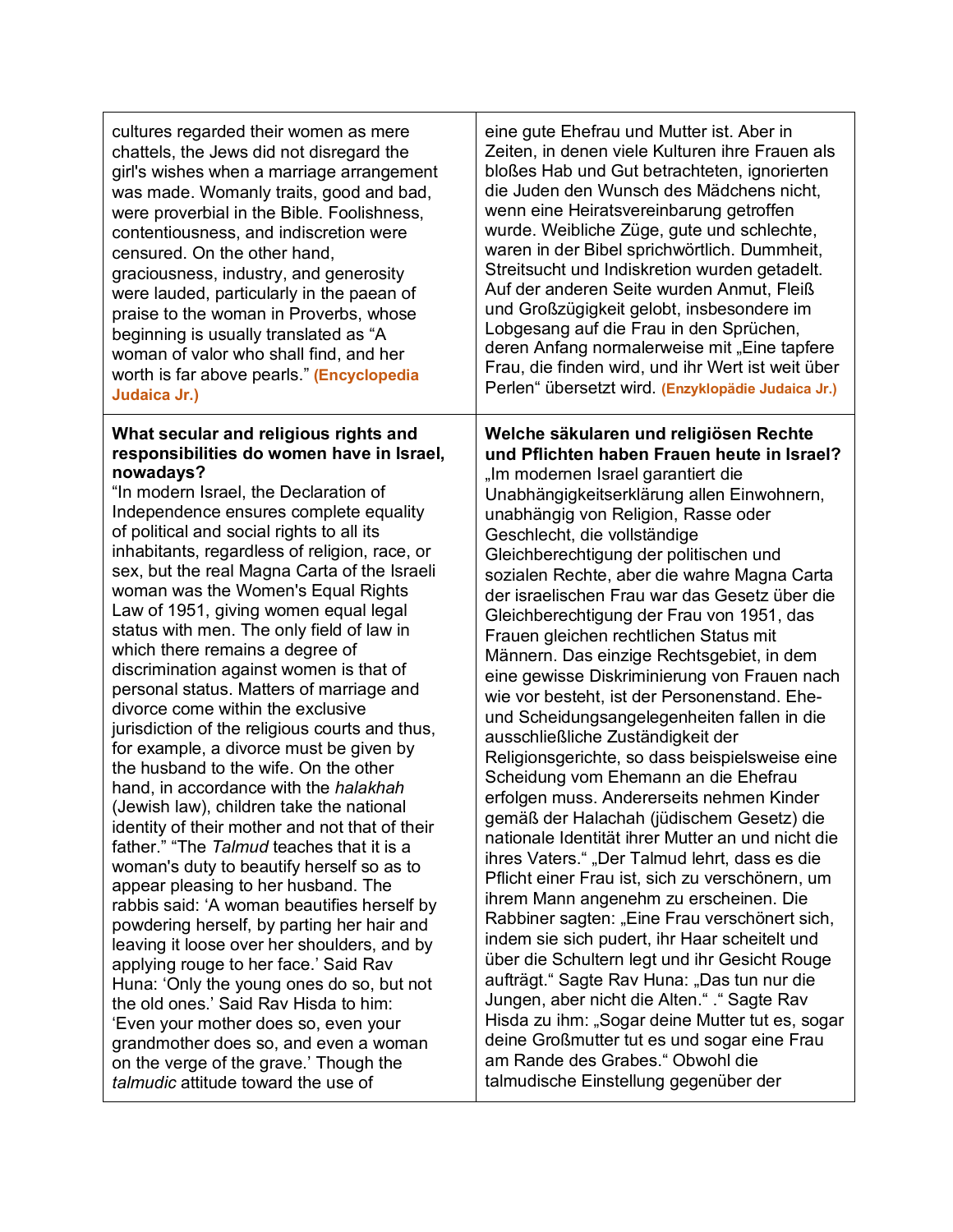| cosmetics is basically favorable, it is<br>combined with warnings against its<br>utilization for immoral purposes.<br>Furthermore, cosmetics were not permitted<br>during periods of mourning." (Encyclopedia<br>Judaica Jr.)                                                                                                                                                                                                                                                                                                                                                                                                                                                                                                                                                                                                                                                                                                                                                                                                                                                                                                                                                                                                                                                                                                                                                                                                                                                                                                                                                                                                                                                                                                                                                                                                                    | Verwendung von Kosmetika grundsätzlich<br>günstig ist, wird sie kombiniert mit Warnungen<br>vor der Verwendung zu unmoralischen<br>Zwecken. Außerdem waren Kosmetika in<br>Trauerzeiten nicht erlaubt." (Enzyklopädie<br>Judaica Jr.)                                                                                                                                                                                                                                                                                                                                                                                                                                                                                                                                                                                                                                                                                                                                                                                                                                                                                                                                                                                                                                                                                                                                                                                                                                                                                                                                                                                                                                                                                                                                                                                                                                                                        |
|--------------------------------------------------------------------------------------------------------------------------------------------------------------------------------------------------------------------------------------------------------------------------------------------------------------------------------------------------------------------------------------------------------------------------------------------------------------------------------------------------------------------------------------------------------------------------------------------------------------------------------------------------------------------------------------------------------------------------------------------------------------------------------------------------------------------------------------------------------------------------------------------------------------------------------------------------------------------------------------------------------------------------------------------------------------------------------------------------------------------------------------------------------------------------------------------------------------------------------------------------------------------------------------------------------------------------------------------------------------------------------------------------------------------------------------------------------------------------------------------------------------------------------------------------------------------------------------------------------------------------------------------------------------------------------------------------------------------------------------------------------------------------------------------------------------------------------------------------|--------------------------------------------------------------------------------------------------------------------------------------------------------------------------------------------------------------------------------------------------------------------------------------------------------------------------------------------------------------------------------------------------------------------------------------------------------------------------------------------------------------------------------------------------------------------------------------------------------------------------------------------------------------------------------------------------------------------------------------------------------------------------------------------------------------------------------------------------------------------------------------------------------------------------------------------------------------------------------------------------------------------------------------------------------------------------------------------------------------------------------------------------------------------------------------------------------------------------------------------------------------------------------------------------------------------------------------------------------------------------------------------------------------------------------------------------------------------------------------------------------------------------------------------------------------------------------------------------------------------------------------------------------------------------------------------------------------------------------------------------------------------------------------------------------------------------------------------------------------------------------------------------------------|
| What secular and religious rights and<br>responsibilities do men have in Israel,<br>nowadays?<br>Jewish tradition places a strong responsibility<br>on the husband and father. Further details of<br>Jewish custom in the family parallel the<br>members of the Church of Jesus Christ of<br>Latter-day Saints' lifestyle. "The father's duty is<br>to provide for his children, to give them a<br>proper education, to teach them a trade, and<br>to prepare them for marriage. Some<br>authorities require that the father teach his son<br>to swim. The father is morally accountable for<br>the behavior and the sins of his children until<br>they reach the age of their own responsibility-<br>bat mitzvah at the age of 12 for girls, and bar<br>mitzvah at the age of 13 for boys. The father<br>retains responsibility in legal matters for his<br>son until the age of 20 and for his daughter<br>until she marries." "Great emphasis is placed<br>on the importance of education and religious<br>training, which should begin early in the home.<br>The mother's role is vital since she is the one<br>who creates the home atmosphere in which<br>basic values are fostered and transmitted. She<br>trains her sons and daughters in <i>mitzvot</i><br>(blessings/commandments) and prepares<br>them for formal education. The rabbis advised<br>parents to be loving but firm in the upbringing<br>of their children and warned against showing<br>favoritism." "In some communities it is<br>customary for the father to bless his children<br>on the Sabbath eve when he returns from the<br>synagogue." (Encyclopedia Judaica Jr.) Two<br>millennia ago, the Apostles reiterated, "And, ye<br>fathers, provoke not your children to wrath: but<br>bring them up in the nurture and admonition of<br>the Lord." (Ephesians 6:4) | Welche säkularen und religiösen Rechte<br>und Pflichten haben Männer heutzutage in<br>Israel?<br>Die jüdische Tradition legt dem Ehemann und<br>Vater eine starke Verantwortung auf. Weitere<br>Einzelheiten jüdischer Sitten in der Familie<br>entsprechen dem Lebensstil der Mitglieder der<br>Kirche Jesu Christi der Heiligen der Letzten<br>Tage. "Die Pflicht des Vaters ist es, für seine<br>Kinder zu sorgen, sie richtig zu erziehen, ihnen<br>einen Beruf beizubringen und sie auf die Ehe<br>vorzubereiten. Einige Behörden verlangen,<br>dass der Vater seinem Sohn das Schwimmen<br>beibringt. Der Vater ist moralisch verantwortlich<br>für das Verhalten und die Sünden seiner<br>Kinder, bis sie das Alter auf eigene<br>Verantwortung erreichen - Bat Mizwa im Alter<br>von 12 Jahren für Mädchen und Bar Mizwa im<br>Alter von 13 Jahren für Jungen. Der Vater<br>bleibt rechtlich für seinen Sohn bis zum 20.<br>Lebensjahr und für seine Tochter bis zur Heirat<br>verantwortlich." "Großer Wert wird auf Bildung<br>und religiöse Erziehung gelegt, die früh zu<br>Hause beginnen sollte. Die Rolle der Mutter ist<br>von entscheidender Bedeutung, da sie die<br>häusliche Atmosphäre schafft, in der<br>Grundwerte gefördert und weitergegeben<br>werden. Sie bildet ihre Söhne und Töchter in<br>Mizwot (Segen/Gebote) aus und bereitet sie<br>auf die formale Bildung vor. Die Rabbiner<br>rieten den Eltern, ihre Kinder liebevoll, aber<br>konsequent zu erziehen, und warnten davor,<br>Bevorzugung zu zeigen." "In manchen<br>Gemeinden ist es üblich, dass der Vater seine<br>Kinder am Vorabend des Sabbats segnet,<br>wenn er aus der Synagoge zurückkehrt."<br>(Encyclopedia Judaica Jr.) Vor zwei<br>Jahrtausenden wiederholten die Apostel: "Ihr<br>Väter, reizt eure Kinder nicht zum Zorn,<br>sondern erzieht sie in der Zucht und Weisung<br>des Herrn!" (Epheser 6:4) |